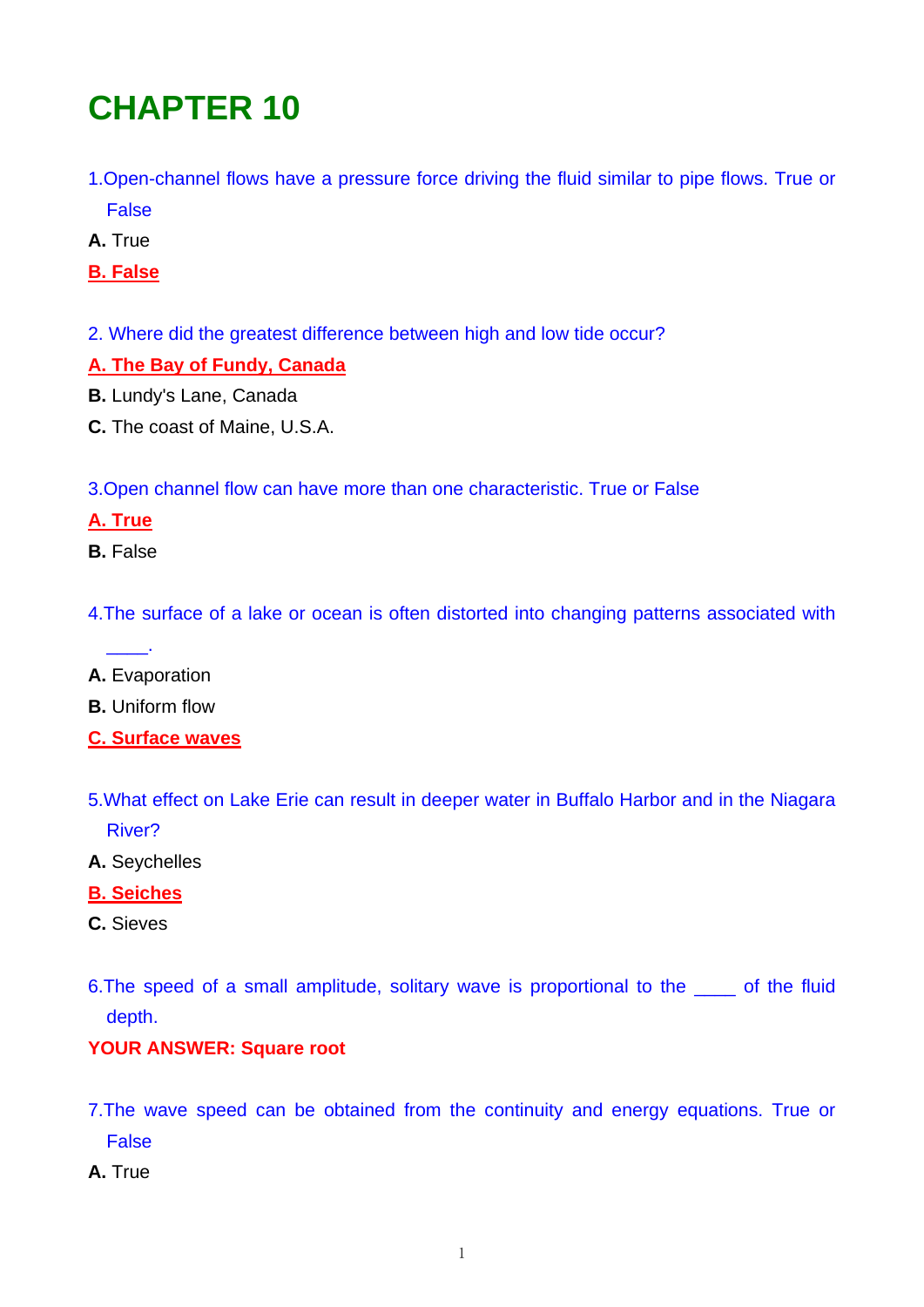# **B. False**

- 8.What does the term c represent in wave equations?
- **A.** Wave depth
- **B. Wave speed**
- **C.** Amplitude
- 9.How is wave speed measured?

#### **A. Relative to the flow**

- **B.** Relative to a fix position on the ground
- **C.** Relative to the acceleration of the wave
- 10.What assumption is made about the slope of the channel bottom in most open channel flows?
- **A.** The surface is rough.
- **B. The slope is assumed to be constant.**
- **C.** The slope is assumed to be negative
- 11.According to the specific energy diagram, how many possible depths, with some physical meaning, are there for given flow rate and specific energy, assuming E>Emin?
- **A.** One
- **B. Two**
- **C.** Three
- 12. The rate of change of the fluid depth depends on the local same of the channel bottom, the \_\_\_\_ of the energy line, and the Froude number.

#### **YOUR ANSWER: Slope, slope**

- 13.How is uniform depth flow achieved?
- **A. By adjusting the bottom slope to equal the slope of the energy line.**
- **B.** By adjusting the flow speed so that it equals the energy line
- **C.** By ensuring uniform laminar flow

14.The wetted perimeter includes the free surface for open-channel flows. True or False **A.** True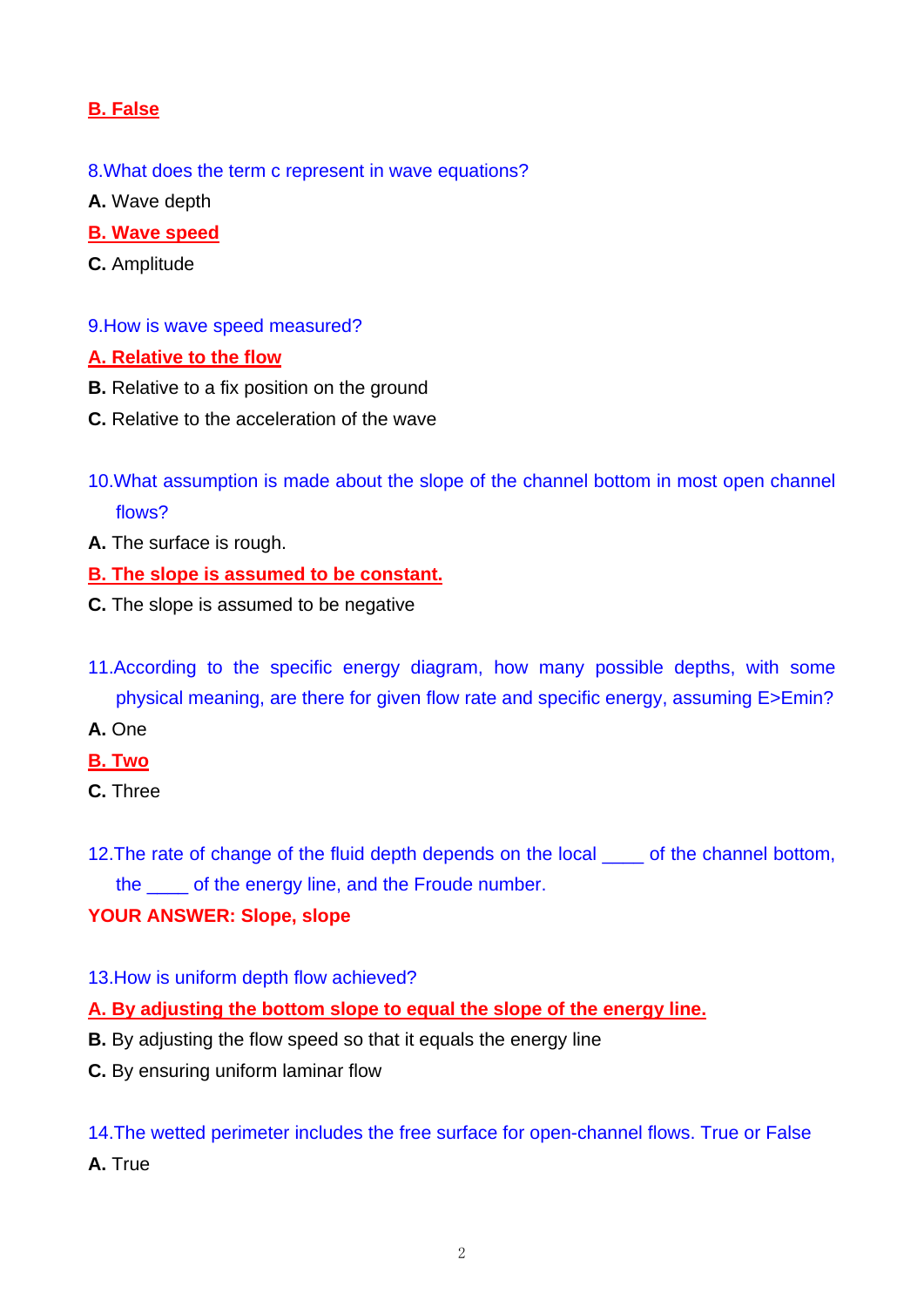# **B. False**

15.Where does the wall shear stress act in open-channel flow?

**A.** Along the entirety of the flow.

**B. On the wetted perimeter.**

**C.** Only on the free surface

16.The velocity profile in an open channel is uniform. True or False

**A.** True

**B. False**

17.Are most open-channel flows laminar or turbulent?

#### **YOUR ANSWER: Turbulent**

- 18.The Manning equation is used to obtain the \_\_\_\_ or flow rate in an open channel.
- **A.** Flow rate
- **B.** Density
- **C. Velocity**

19.The value of the Manning coefficient, n, depends on what?

## **A. The nature of the channel surface**

- **B.** The mass flow rate of the flow
- **C.** The type of fluid

20.What shape provides the best hydraulic cross section for open-channel flows?

- **A.** A circular pipe
- **B. A semicircular channel**
- **C.** A triangular channel

21.What three classifications are open-channel flows divided into?

**YOUR ANSWER: Uniform depth, gradually varying, rapidly varying.** 

22.How many different surface shape designations are there for free surface calculations? **YOUR ANSWER: 12** 

23.On what two factors does the free surface shape depend on?